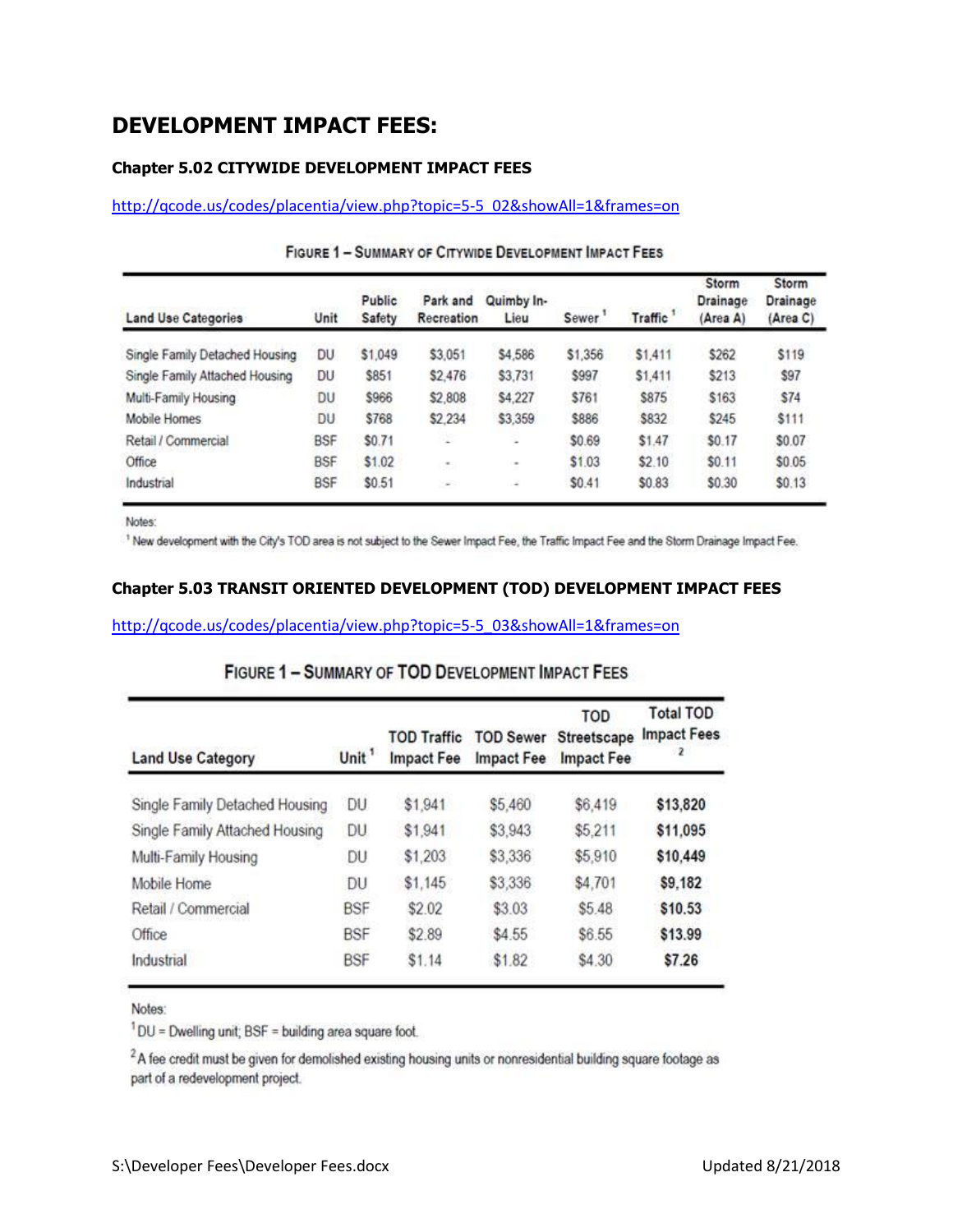## **Chapter 5.30 AFFORDABLE HOUSING FEES FOR RESIDENTIAL DEVELOPMENTS**

[http://qcode.us/codes/placentia/view.php?topic=5-5\\_30&showAll=1&frames=on](http://qcode.us/codes/placentia/view.php?topic=5-5_30&showAll=1&frames=on)

|                            | Residential<br><b>Affordable Housing</b> |
|----------------------------|------------------------------------------|
| <b>Project Type</b>        | <b>Impact Fee Per Unit</b>               |
| <b>Single Family Homes</b> | \$7,000                                  |
| Condominiums               | \$5,000                                  |
| Apartments                 | \$2,000                                  |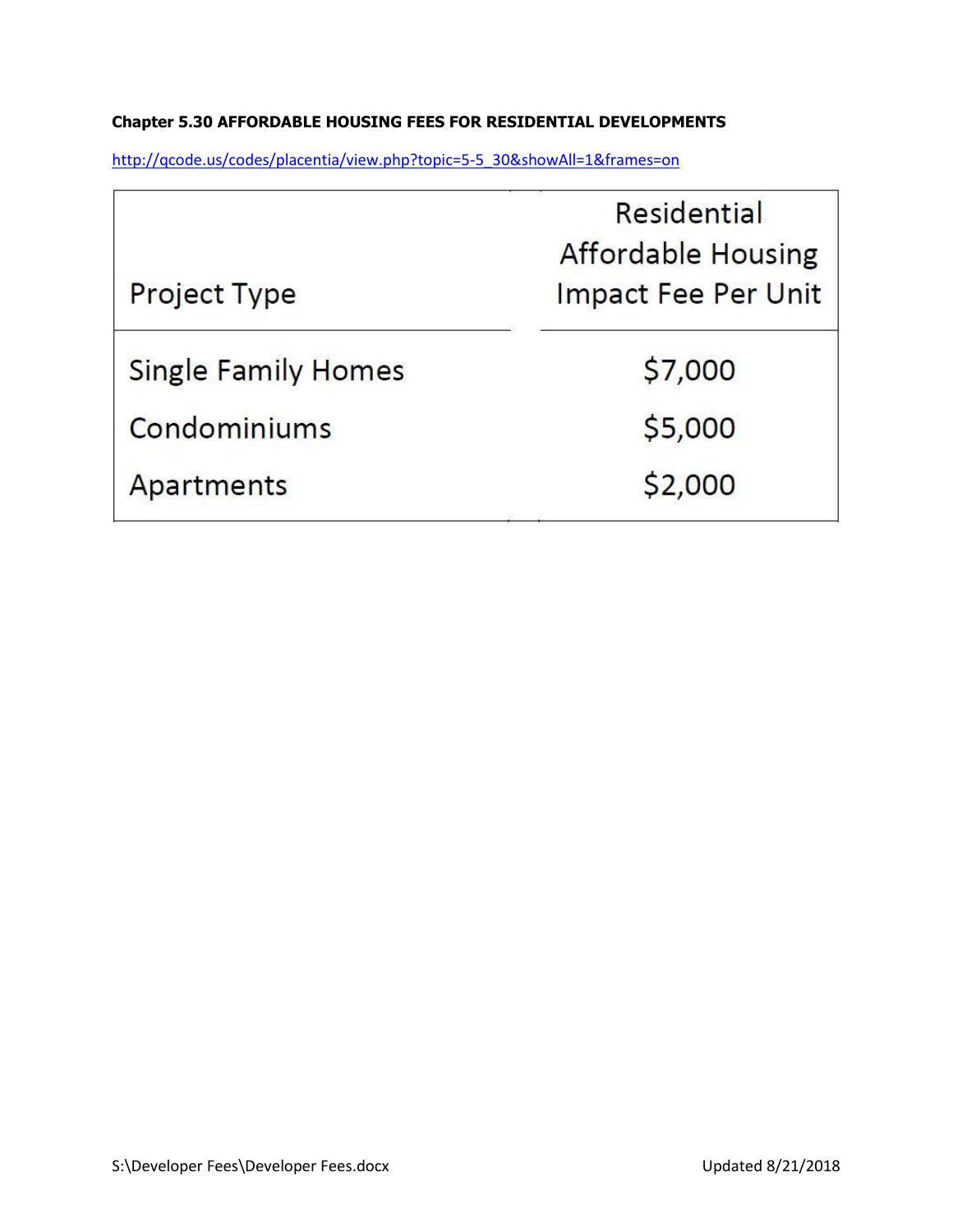## **Community Facilities District No. (CFD TOD) 2018-01) Assessment Rates**

| <b>Land Use Category</b>              | FY 2018-19 Assessment Rate |
|---------------------------------------|----------------------------|
| Single Family Detached Housing        | \$138.00/DU*               |
| <b>Single Family Attached Housing</b> | \$112.00/DU                |
| <b>Multi-Family Housing</b>           | \$127.00/DU                |
| Retail/Other                          | \$0.09/BSF**               |
| Office                                | \$0.13/BSF                 |
| Industrial                            | \$0.06/BSF                 |

\*DU = Dwelling unit

\*\*BSF = Building square foot

## **Community Facilities District (CFD) No. 2014-01 Public Safety CFD**

| <b>Land Use Category</b>                      | FY 2018-19 Assessment Rate |
|-----------------------------------------------|----------------------------|
| Single Family Residential Property (Class I): | \$273.49/Unit              |
| <b>Multifamily Residential Property:</b>      | S206.64/Unit               |

## **Landscape Maintenance District (LMD) 92-1 Assessment Rates**

| <b>Land Use Category</b>          | <b>Assessment Rate</b> |
|-----------------------------------|------------------------|
| Single Family (Class I):          | \$154.87/Parcel        |
| Commercial/Industrial (Class II): | \$1,548.70/Acre        |
| Multi-Family (Class III):         | \$108.41/Unit          |
| Undeveloped (Class IV):           | \$774.35/Acre          |

#### **Assessment Definitions:**

- 1. Class I Single family detached residential, including condominium form of ownership of single-family detached dwellings.
- 2. Class II Developed commercial, industrial, and institutional where a map or a building permit for construction has been issued as of March 15 of the prior Fiscal Year.
- 3. Class III Multi-family residential and attached residential, approved project where a map has been recorded or a building permit for construction of dwelling units has been issued as of March 15 of the prior Fiscal Year.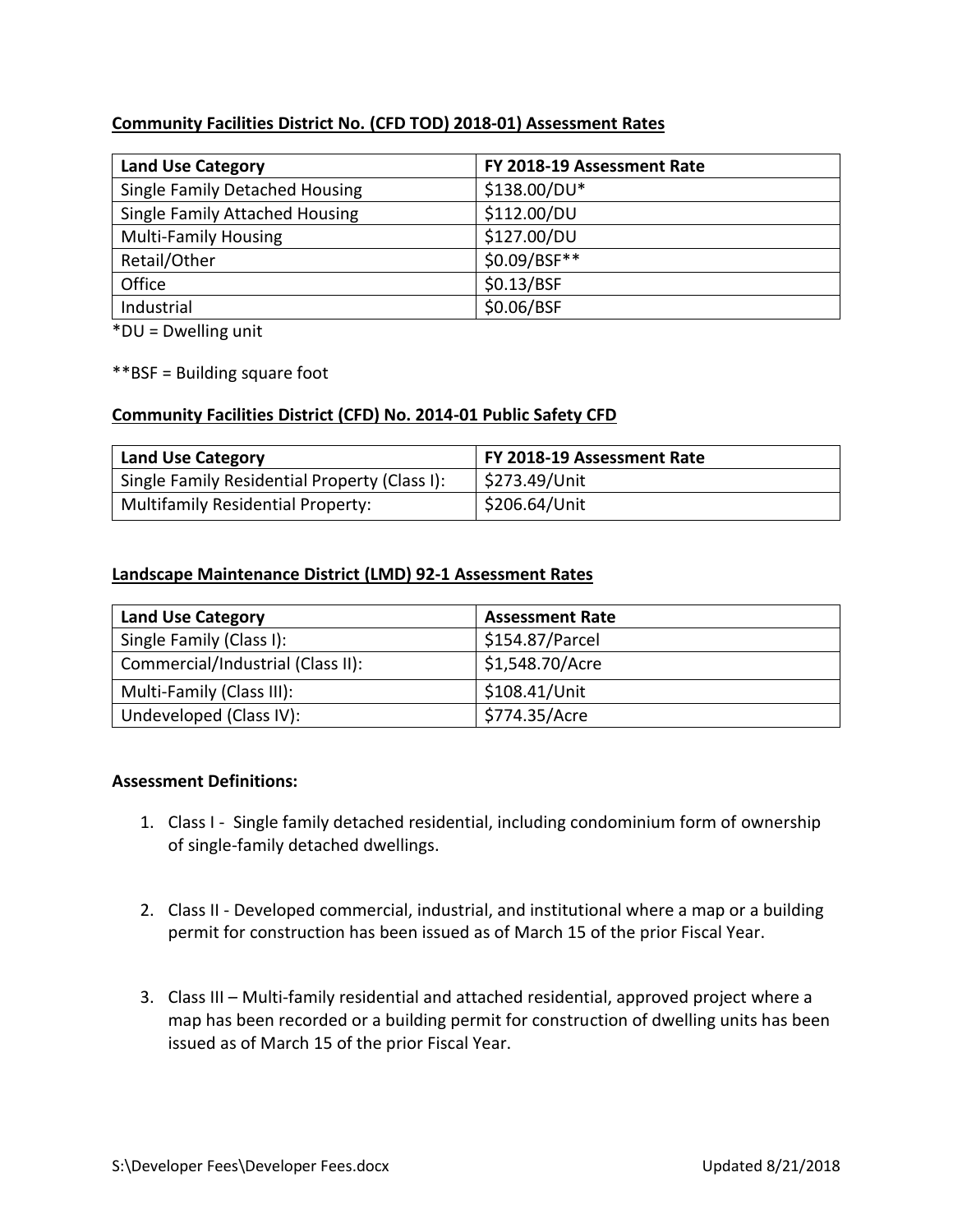4. Class IV – Undeveloped and all other properties that are not in Class I, II, or III regardless if they have been approved for future development or are in the process of securing development approval as of June 15 of the prior Fiscal Year.

|  |  |  | <b>Street Lighting District (SLD) 81-1 Assessment Rates</b> |
|--|--|--|-------------------------------------------------------------|
|--|--|--|-------------------------------------------------------------|

| <b>Land Use Category</b>            | <b>Assessment Rate</b> |
|-------------------------------------|------------------------|
| Single Family Residential (Zone A): | \$27.38/ Parcel        |
| Commercial/Industrial (Zone B):     | \$164.28/Acre          |
| Non-developed parcels with recorded |                        |
| tentative/final map (Zone D):       | \$8.21/Unit            |

## **Zone Assessment Definitions:**

- 1. Zone A: Single Family residential, whether detached or condominium.
- 2. Zone B: Commercial, industrial, churches, apartments, etc., either developed or in process of development.
- 3. Zone C: Parcels in the former Santa Fe Lighting District No. 1. This zone designation was originally established to distinguish specific non-residential parcels that were previously part of the Santa Fe Lighting District No. 1 and were annexed to this District. Originally, the assessments for these parcels included a temporary loan. The loan recoupment has been satisfied and these parcels are now included as part of Zone B.
- 4. Zone D: Parcels that have a recorded tentative or final map, but are not yet developed.
- 5. Zone E: Open Space, street areas, or landscape strip parcels are considered to receive no benefit. Parcels within this zone are exempt from assessment.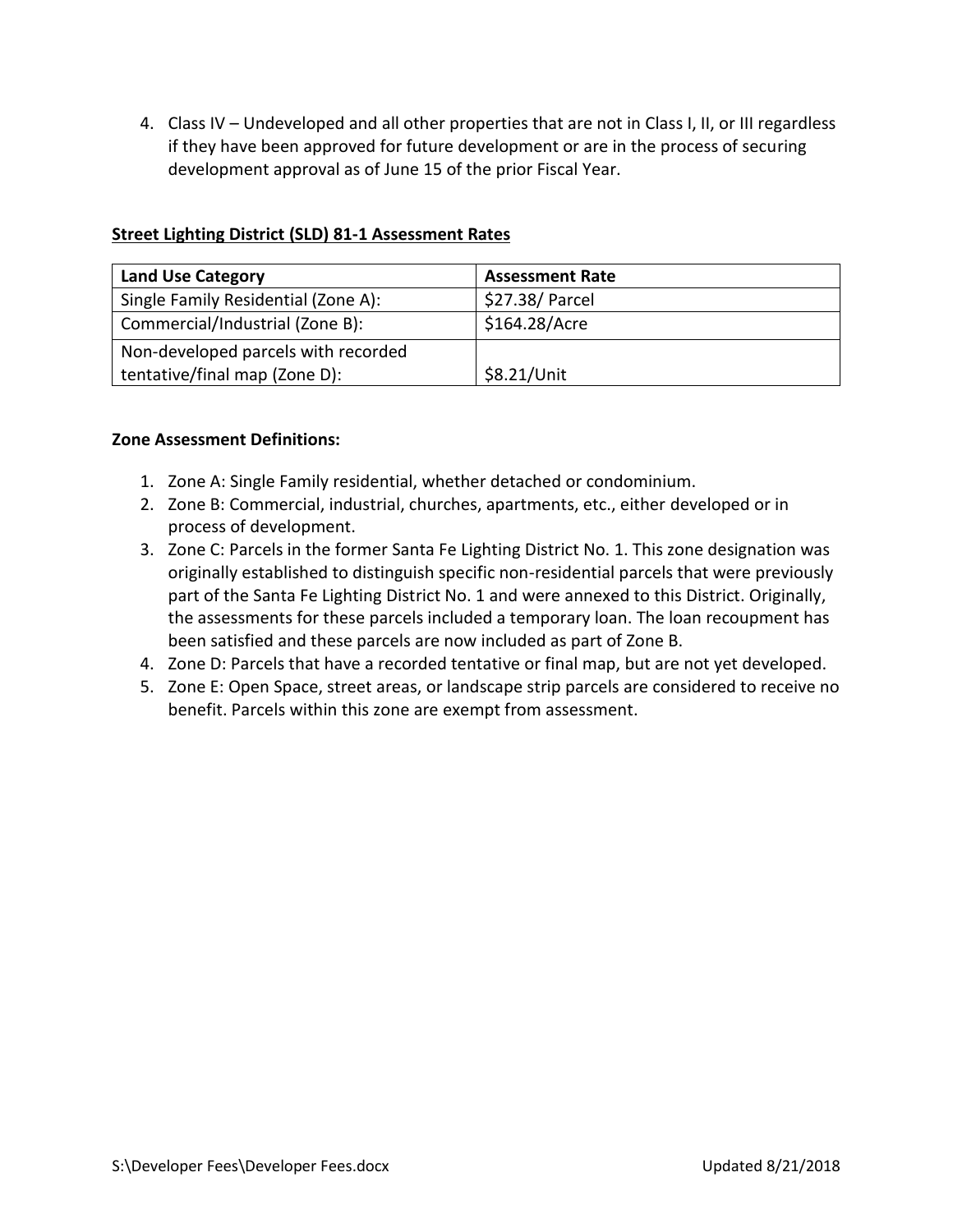# **OUTSIDE AGENCY FEES:**

# **Please verify with outside agency fees with each respective agency.**

#### **LIBRARY DISTRICT FEES:**

#### **Library District fees will need to be paid at the Placentia Library:**

#### **411 E Chapman Ave, Placentia, CA 92870**

|    |     |                                  |              |       |                  |                   |          |                           |       |                                                  | Fee Per Sq Ft       |
|----|-----|----------------------------------|--------------|-------|------------------|-------------------|----------|---------------------------|-------|--------------------------------------------------|---------------------|
|    |     | Density <sup>2</sup>             |              |       |                  | Cost <sup>2</sup> |          |                           |       |                                                  |                     |
|    |     |                                  |              |       |                  |                   |          |                           |       |                                                  |                     |
|    | 406 | 3.30                             | s            | 1,340 | s                | 43                |          |                           |       |                                                  | 0.92                |
| \$ | 406 | 2.66                             |              | 1,080 |                  | 38                |          |                           | 1,118 |                                                  | 1.12                |
|    |     |                                  |              |       |                  |                   |          |                           |       |                                                  |                     |
| \$ | 41  | 2.10                             | $\mathbb{S}$ | 86    | \$               |                   |          |                           |       |                                                  | 0.10                |
| s  | 41  | 3.05                             |              | 125   |                  |                   |          |                           |       |                                                  | 0.14                |
|    | 41  | 1.40                             |              |       |                  | 17                |          |                           |       |                                                  | 0.07                |
|    |     | Costs per<br>Capita <sup>1</sup> |              |       | Fee <sup>1</sup> |                   | 18<br>19 | Administration<br>s<br>\$ |       | Total<br>Fee <sup>1</sup><br>1,383<br>104<br>144 | \$<br>s<br>57<br>74 |

|  |  | Table 3.3: Fee Schedule - Existing Standard |
|--|--|---------------------------------------------|
|--|--|---------------------------------------------|

<sup>1</sup> Per dwelling unit for residential or per 1,000 square feet for nonresidential.

<sup>2</sup> Library Administrative cost are calculated as two percent of the impact fee. City administrative cost are \$15.92 per fee. Administrative costs include such as costs for fee studies, collection, accounting, and annual reporting required by the California Government Code.

3 District wide the historical average single family home square footage is estimated at 1,500 and the historical average multi family home square footage is estimated at 1,000. These estimates are to reflect the existing inventory of homes, which have contributed historically to the library facilities,

Source: MuniFinancial.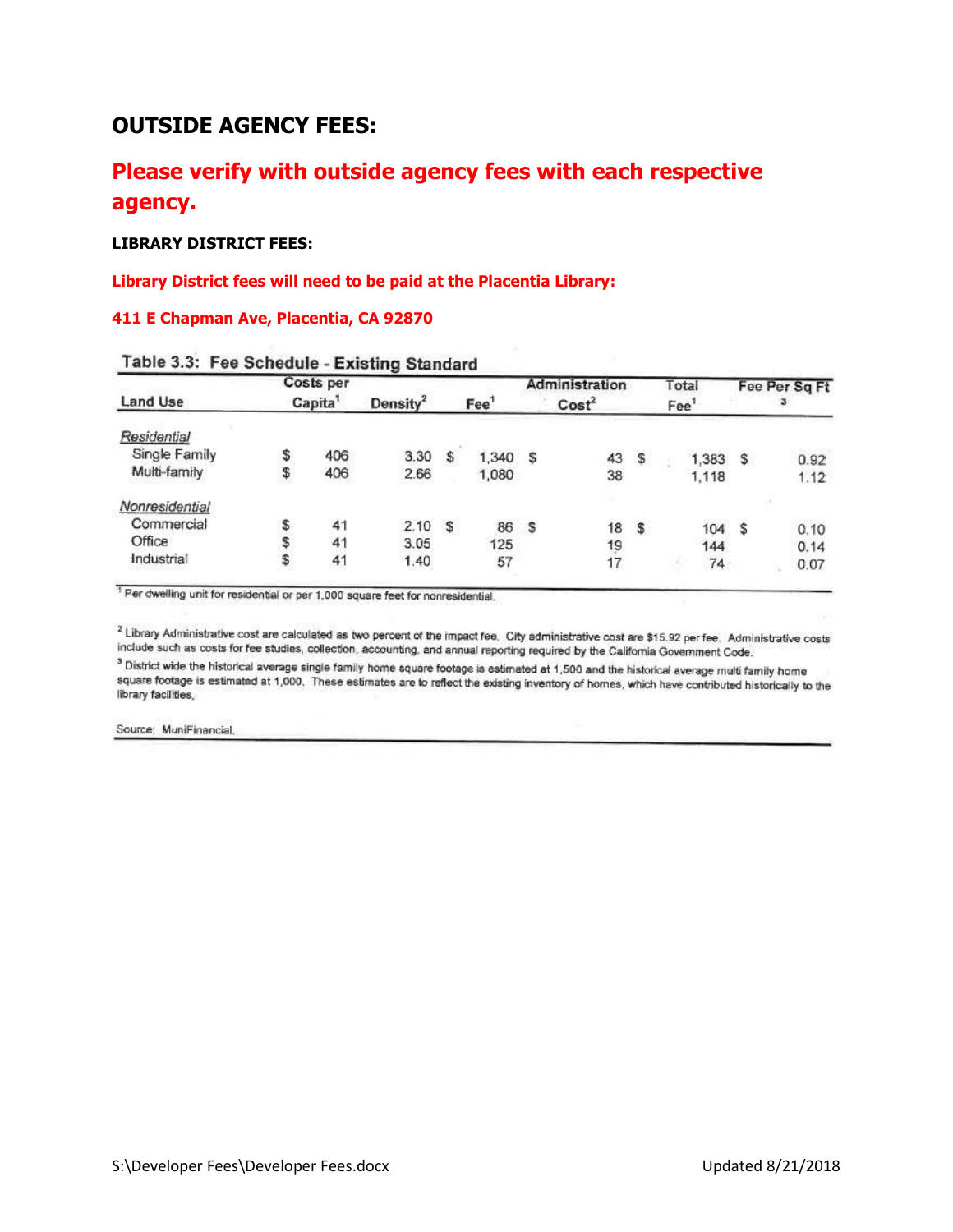#### **OC SANITATION FEES:**

## **TABLE A**

### CAPITAL FACILITIES CAPACITY CHARGES (CFCC) Effective July 1, 2018 NON-RESIDENTIAL

| Use Category                  | Rate Basis                         | <b>Base Charge</b>    |
|-------------------------------|------------------------------------|-----------------------|
| Low Demand <sup>2</sup>       | Per 1,000 square feet <sup>1</sup> | \$332.00 <sup>1</sup> |
| Average Demand <sup>4,5</sup> | Per 1,000 square feet              | \$2,066.001           |
| High Demand <sup>3</sup>      | Per 1,000 square feet              | \$4,908.001           |

<sup>1</sup>Provided that the minimum Capital Facilities Capacity Charge for such new construction shall be \$4,228; and all calculations shall be on a 1,000 square foot, or portion thereof, basis.

<sup>2</sup>Low Demand connections are the following categories of users: Parking Structures; Nurseries; Warehouses; Churches; Truck Terminals; RV Parks; RV Storage Yards; Lumber/Construction Yards; Public Storage Buildings; and other facilities whose wastewater discharge is similar to these listed categories. Parking Structures not connected to the sewer will not be charged.

<sup>3</sup>High Demand connections are the following categories of users: Food/Beverage Service Establishments: Supermarkets (with bakery, meat counter, and/or food service); Car Washes; Coin Laundries; Amusement Parks; Shopping Centers with one or more Food/Beverage Service Establishments; Food Courts; Food Processing Facilities; Textile Manufacturers: Breweries: and other facilities whose wastewater discharge is similar to these listed categories.

<sup>4</sup>All other connections are Average Demand users including: Church Offices and Schools; Hotels, Shopping Centers/Strip Malls without food/beverage service establishments, Music Halls without food facilities, Office buildings, Senior Housing with individual living units without kitchens but with a common kitchen.

<sup>5</sup> Residential Accessory Structures such as workshops and hobby shops that connect to the sewer, will be charged at the average demand rate and the minimum charge does not apply.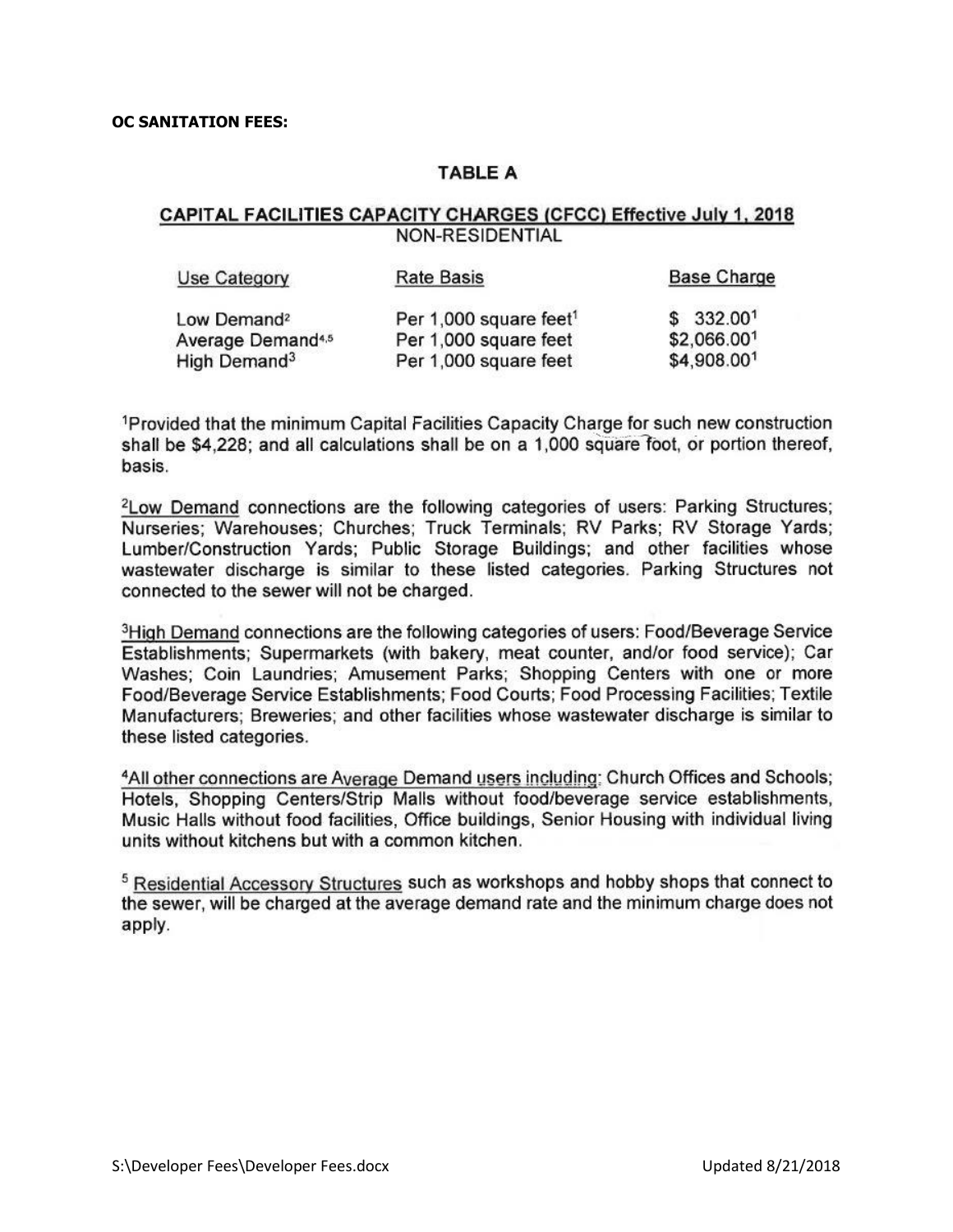## **TABLE B**

## CAPITAL FACILITIES CAPACITY CHARGES (CFCC) Effective July 1, 2018 RESIDENTIAL (PER UNIT)\*

| Single Family Residential (SFR) <sup>1</sup> | <b>Base Charge</b> |
|----------------------------------------------|--------------------|
| 5+ Bedrooms                                  | \$5,877.00         |
| <b>Bedrooms</b>                              | \$5,031.00         |
| 3<br><b>Bedrooms</b>                         | \$4,228.00         |
| <b>Bedrooms</b><br>$\overline{2}$            | \$3,425.00         |
| Bedroom                                      | \$2,621.00         |
| Multi-Family Residential (MFR) <sup>2</sup>  | <b>Base Charge</b> |
| 4+ Bedrooms                                  | \$4,566.00         |
| <b>Bedrooms</b><br>3                         | \$3,763.00         |
| $\overline{2}$<br>Bedrooms                   | \$2,960.00         |
| Bedroom                                      | \$2,114.00         |
| Studio <sup>3</sup>                          | \$1,353.00         |

The Base Rate for Residential CFCC is the 3 Bedroom SFR with all others having a rate that is a percentage of the base rate depending on the size of the unit. The schedule for the base rate shall be as follows:

| 2018-19 | 2019-20 | 2020-21 | 2021-22 | 2022-23 |
|---------|---------|---------|---------|---------|
| \$4,228 | \$4,601 | \$4,973 | \$5,346 | \$5,719 |

<sup>1</sup> Bedroom additions are considered a change of use and a CFCC must be paid. Enclosed loft additions, bonus rooms, offices, workout rooms, media rooms, libraries and any other enclosed addition which could potentially be used as a bedroom are included in this category. The classification of these additions will be reviewed and determined by staff.

<sup>2</sup> MFR units consist of multiple attached units that receive one secured property tax bill such as apartments. Senior housing with individual living units that include a kitchen are considered MFR units.

<sup>3</sup> Studio – one single room with no separating doors or openings leading to another part of the room (except for a bathroom).

Live/Work units will be charged at the residential rate for the living quarters and at the non-residential rate for the work portion square footage.